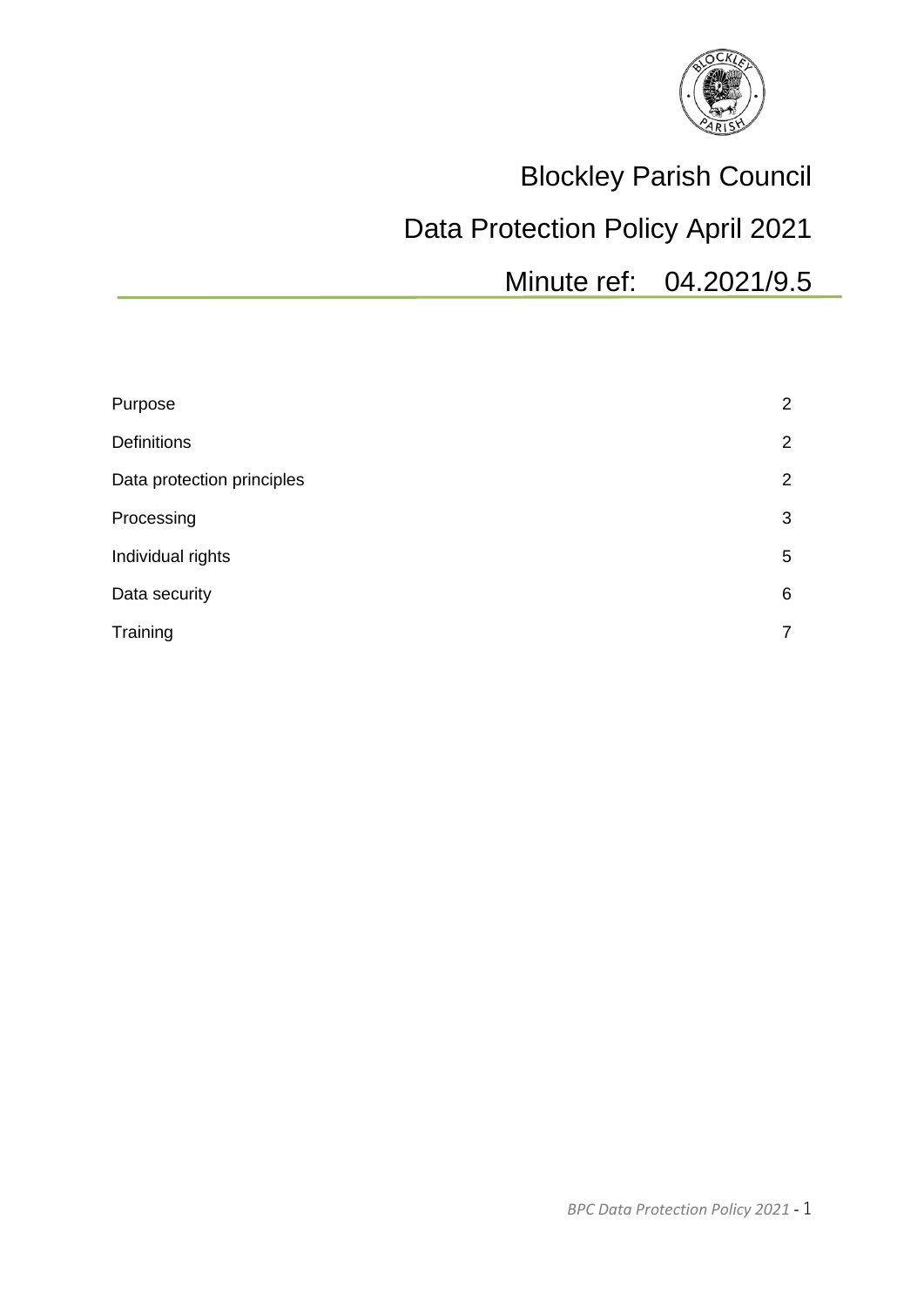# **Purpose**

The council is committed to being transparent about how it collects and uses the personal data of staff, and to meeting our data protection obligations. This policy sets out the council's commitment to data protection, and your rights and obligations in relation to personal data in line with the General Data Protection Regulation (GDPR) and the Data Protection Act 2018 (DPA).

This policy applies to the personal data of current and former job applicants, employees, workers, contractors, and former employees, referred to as HR-related personal data. This policy does not apply to the personal data relating to members of the public or other personal data processed for council business.

The council has appointed [name and job title] as the person with responsibility for data protection compliance within the council. Questions about this policy, or requests for further information, should be directed to them.

## **Definitions**

"Personal data" is any information that relates to a living person who can be identified from that data (a 'data subject') on its own, or when taken together with other information. It includes both automated personal data and manual filing systems where personal data are accessible according to specific criteria. It does not include anonymised data.

"Processing" is any use that is made of data, including collecting, recording, organising, consulting, storing, amending, disclosing or destroying it.

"Special categories of personal data" means information about an individual's racial or ethnic origin, political opinions, religious or philosophical beliefs, trade union membership, health, sex life or sexual orientation and genetic or biometric data as well as criminal convictions and offences.

"Criminal records data" means information about an individual's criminal convictions and offences, and information relating to criminal allegations and proceedings.

### **Data protection principles**

The council processes HR-related personal data in accordance with the following data protection principles the council:

- processes personal data lawfully, fairly and in a transparent manner
- collects personal data only for specified, explicit and legitimate purposes
- processes personal data only where it is adequate, relevant and limited to what is necessary for the purposes of processing
- keeps accurate personal data and takes all reasonable steps to ensure that inaccurate personal data is rectified or deleted without delay
- keeps personal data only for the period necessary for processing
- adopts appropriate measures to make sure that personal data is secure, and protected against unauthorised or unlawful processing, and accidental loss, destruction or damage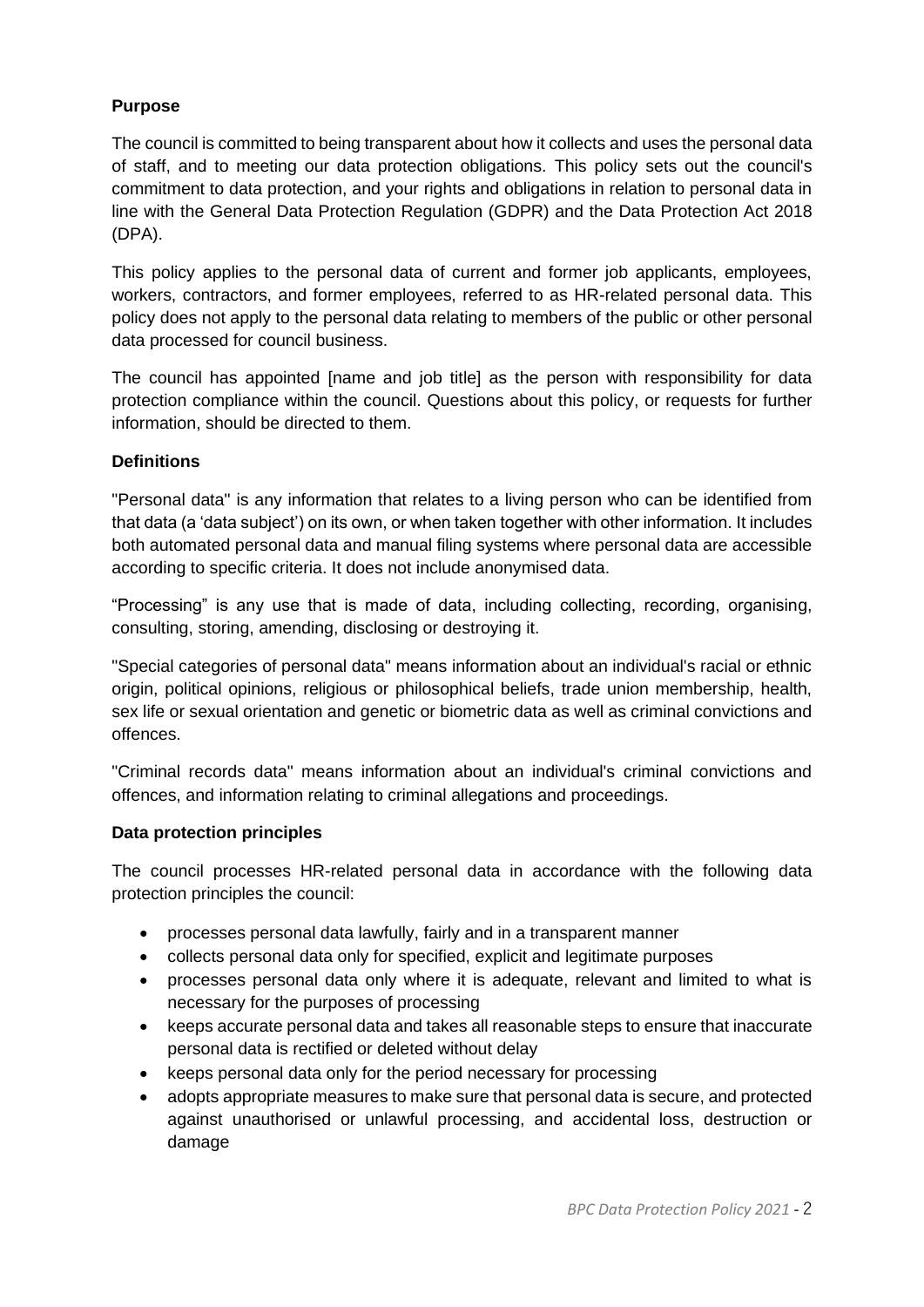The council will tell you of the personal data it processes, the reasons for processing your personal data, how we use such data, how long we retain the data, and the legal basis for processing in our privacy notices.

The council will not use your personal data for an unrelated purpose without telling you about it and the legal basis that we intend to rely on for processing it. The council will not process your personal data if it does not have a legal basis for processing.

The council keeps a record of our processing activities in respect of HR-related personal data in accordance with the requirements of the General Data Protection Regulation (GDPR).

# **Processing**

### Personal data

The council will process your personal data (that is not classed as special categories of personal data) for one or more of the following reasons:

- it is necessary for the performance of a contract, e.g., your contract of employment (or services); and/or
- it is necessary to comply with any legal obligation; and/or
- it is necessary for the council's legitimate interests (or for the legitimate interests of a third party), unless there is a good reason to protect your personal data which overrides those legitimate interests; and/or
- it is necessary to protect the vital interests of a data subject or another person; and/or
- it is necessary for the performance if a task carried out in the public interest or in the exercise of official authority vested in the controller.

If the council processes your personal data (excluding special categories of personal data) in line with one of the above bases, it does not require your consent. Otherwise, the council is required to gain your consent to process your personal data. If the council asks for your consent to process personal data, then we will explain the reason for the request. You do not need to consent or can withdraw consent later.

The council will not use your personal data for an unrelated purpose without telling you about it and the legal basis that we intend to rely on for processing it.

Personal data gathered during the employment is held in your personnel file in hard copy and electronic format on HR and IT systems and servers. The periods for which the council holds your HR-related personal data are contained in our privacy notices to individuals.

Sometimes the council will share your personal data with contractors and agents to carry out our obligations under a contract with the individual or for our legitimate interests. We require those individuals or companies to keep your personal data confidential and secure and to protect it in accordance with Data Protection law and our policies. They are only permitted to process that data for the lawful purpose for which it has been shared and in accordance with our instructions.

The council will update HR-related personal data promptly if you advise that your information has changed or is inaccurate. You may be required to provide documentary evidence in some circumstances.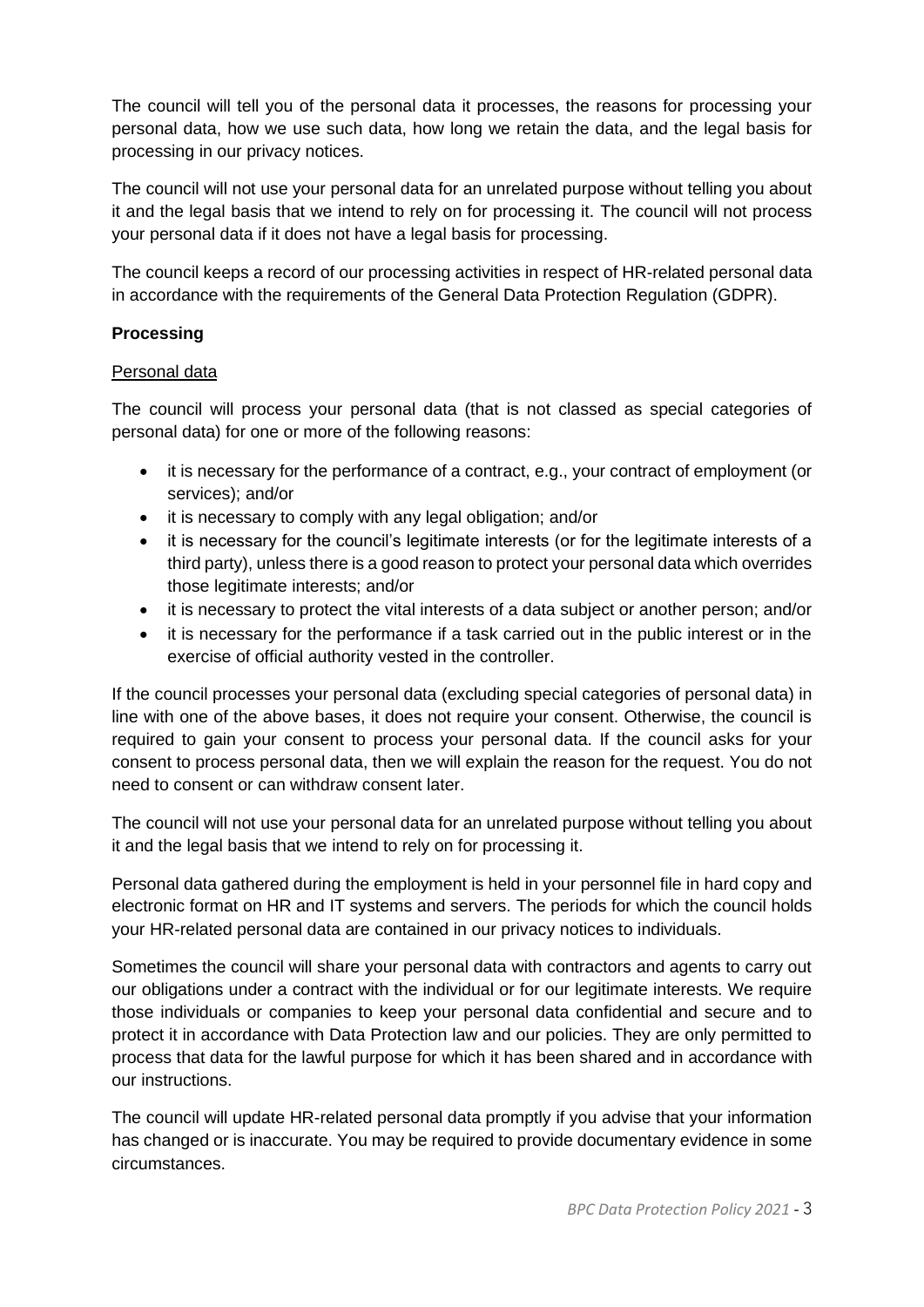The council keeps a record of our processing activities in respect of HR-related personal data in accordance with the requirements of the General Data Protection Regulation (GDPR).

## Special categories of data

The council will only process special categories of your personal data (see above) on the following basis in accordance with legislation:

- where it is necessary for carrying out rights and obligations under employment law or a collective agreement;
- where it is necessary to protect your vital interests or those of another person where you are physically or legally incapable of giving consent;
- where you have made the data public;
- where it is necessary for the establishment, exercise or defence of legal claims;
- where it is necessary for the purposes of occupational medicine or for the assessment of your working capacity;
- where it is carried out by a not-for-profit body with a political, philosophical, religious or trade union aim provided the processing relates to only members or former members provided there is no disclosure to a third party without consent;
- where it is necessary for reasons for substantial public interest on the basis of law which is proportionate to the aim pursued and which contains appropriate safeguards;
- where is it necessary for reasons of public interest in the area of public health; and
- where is it necessary for archiving purposes in the public interest or scientific and historical research purposes.

If the council processes special categories of your personal data in line with one of the above bases, it does not require your consent. In other cases, the council is required to gain your consent to process your special categories of personal data. If the council asks for your consent to process a special category of personal data, then we will explain the reason for the request. You do not have to consent or can withdraw consent later.

# **Individual rights**

As a data subject, you have a number of rights in relation to your personal data.

### Subject access requests

You have the right to make a subject access request. If you make a subject access request, the council will tell you:

- whether or not your data is processed and if so why, the categories of personal data concerned and the source of the data if it is not collected from yourself;
- to whom your data is or may be disclosed, including to recipients located outside the European Economic Area (EEA) and the safeguards that apply to such transfers;
- for how long your personal data is stored (or how that period is decided);
- your rights to rectification or erasure of data, or to restrict or object to processing;
- your right to complain to the Information Commissioner if you think the council has failed to comply with your data protection rights; and
- whether or not the council carries out automated decision-making and the logic involved in any such decision-making.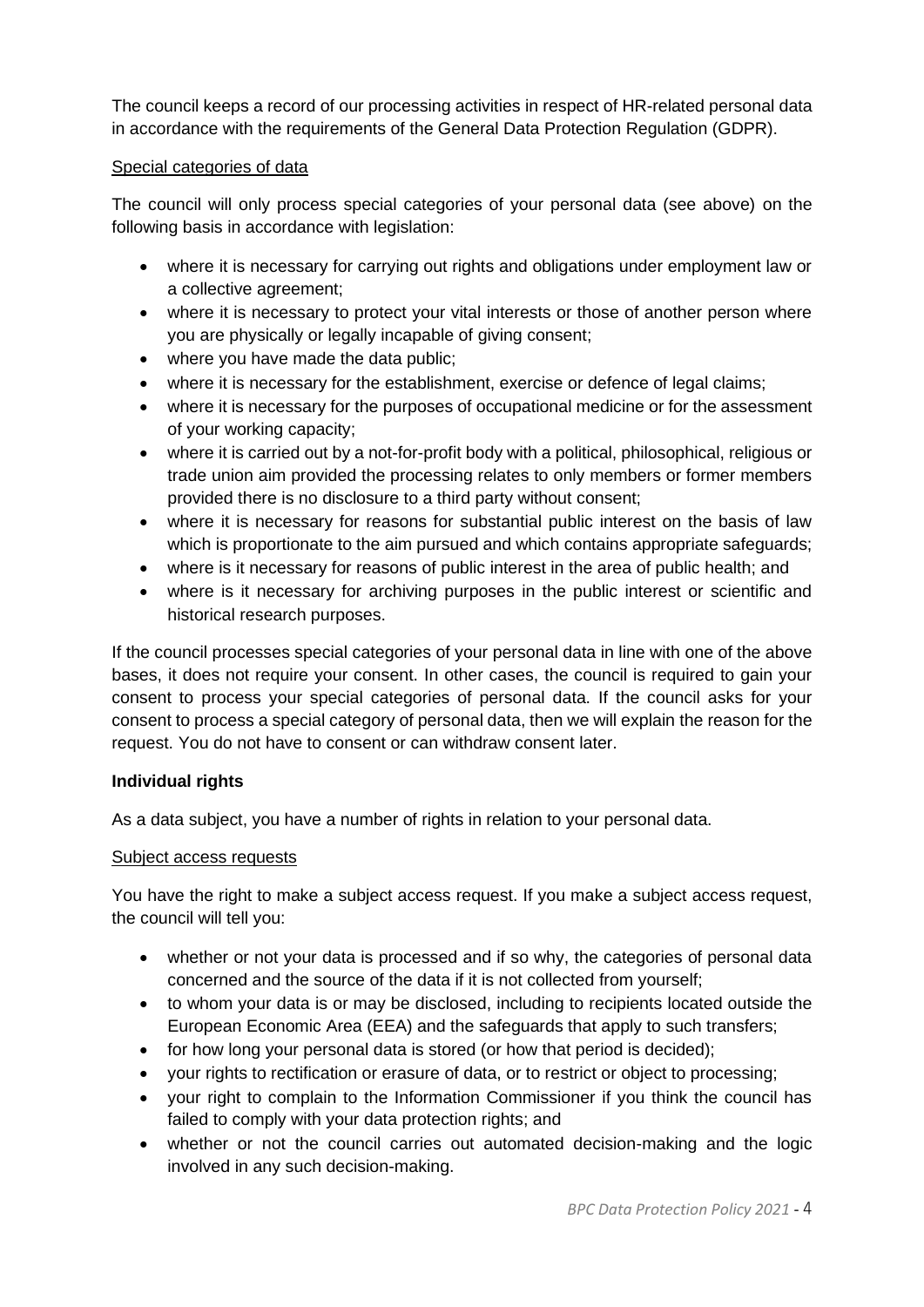The council will also provide you with a copy of your personal data undergoing processing. This will normally be in electronic form if you have made a request electronically, unless you agree otherwise.

If you want additional copies, the council may charge a fee, which will be based on the administrative cost to the council of providing the additional copies.

To make a subject access request, you should send the request to the Clerk or Chairman of the Council. In some cases, the council may need to ask for proof of identification before the request can be processed. The council will inform you if we need to verify your identity and the documents we require.

The council will normally respond to a request within a period of one month from the date it is received. Where the council processes large amounts of your data, this may not be possible within one month. The council will write to you within one month of receiving the original request to tell you if this is the case.

If a subject access request is manifestly unfounded or excessive, the council is not obliged to comply with it. Alternatively, the council can agree to respond but will charge a fee, which will be based on the administrative cost of responding to the request. A subject access request is likely to be manifestly unfounded or excessive where it repeats a request to which the council has already responded. If you submit a request that is unfounded or excessive, the council will notify you that this is the case and whether or not we will respond to it.

### Other rights

You have a number of other rights in relation to your personal data. You can require the council to:

- rectify inaccurate data;
- stop processing or erase data that is no longer necessary for the purposes of processing;
- stop processing or erase data if your interests override the council's legitimate grounds for processing data (where the council relies on our legitimate interests as a reason for processing data);
- stop processing or erase data if processing is unlawful; and
- stop processing data for a period if data is inaccurate or if there is a dispute about whether or not your interests override the council's legitimate grounds for processing data.
- complain to the Information Commissioner. You can do this by contacting the Information Commissioner's Office directly. Full contact details including a helpline number can be found on the Information Commissioner's Office website (www.ico.org.uk).

To ask the council to take any of these steps, you should send the request to the Clerk or Chairman of the Council.

# **Data security**

The council takes the security of HR-related personal data seriously. The council has internal policies and controls in place to protect personal data against loss, accidental destruction,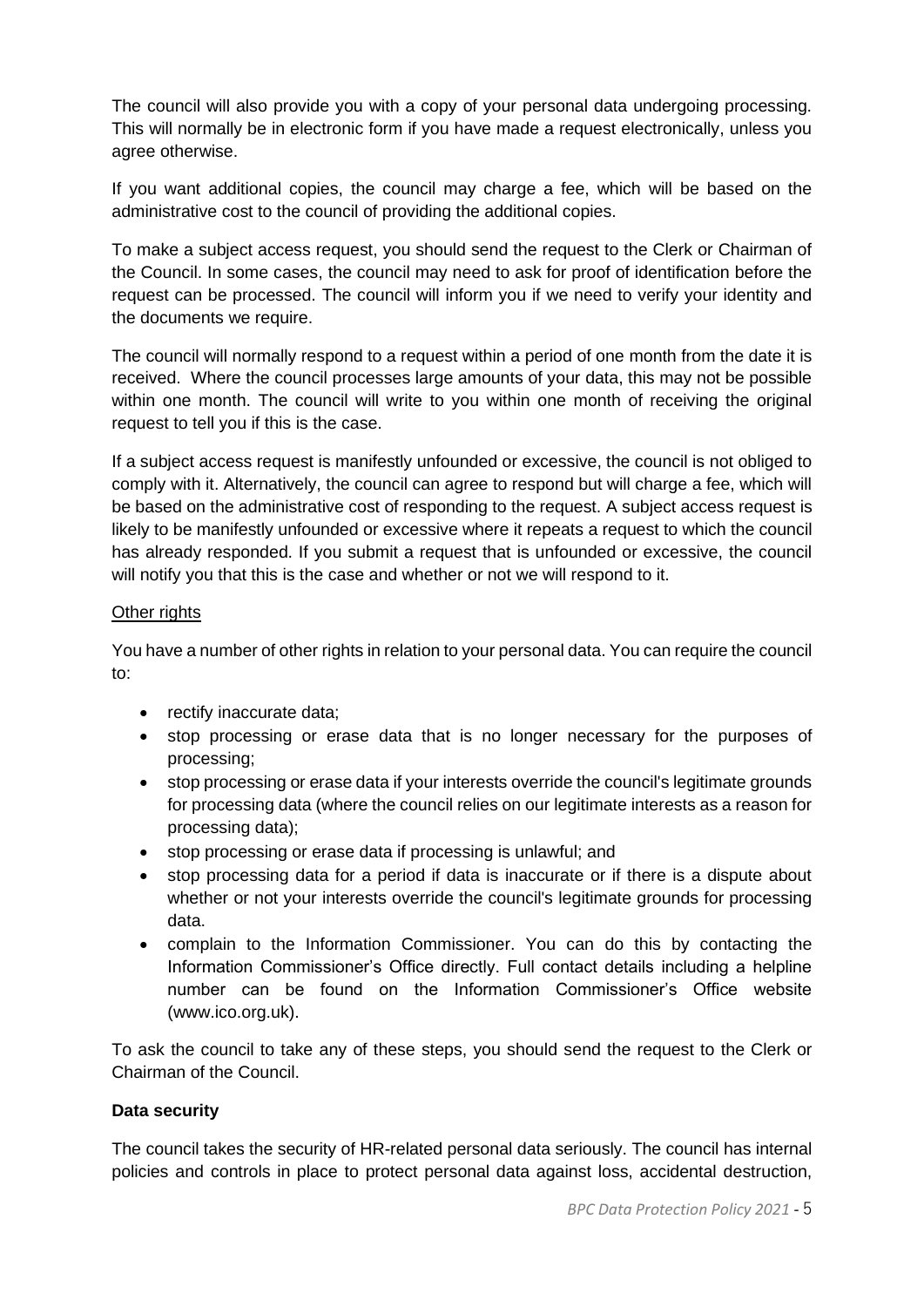misuse or disclosure, and to ensure that data is not accessed, except by employees in the proper performance of their duties.

Where the council engages third parties to process personal data on our behalf, such parties do so on the basis of written instructions, are under a duty of confidentiality and are obliged to implement appropriate technical and organisational measures to ensure the security of data.

## [Impact assessments

Some of the processing that the council carries out may result in risks to privacy (such as monitoring of public areas via CCTV). Where processing would result in a high risk to your rights and freedoms, the council will carry out a data protection impact assessment (DPIA) to determine the necessity and proportionality of processing. This will include considering the purposes for which the activity is carried out, the risks for yourself and the measures that can be put in place to mitigate those risks.]

## Data breaches

The council have robust measures in place to minimise and prevent data breaches from taking place. Should a breach of personal data occur the council must take notes and keep evidence of that breach.

If you are aware of a data breach you must contact the Clerk or Chairman of the Council immediately and keep any evidence, you have in relation to the breach.

If the council discovers that there has been a breach of HR-related personal data that poses a risk to the rights and freedoms of yourself, we will report it to the Information Commissioner within 72 hours of discovery. The council will record all data breaches regardless of their effect.

If the breach is likely to result in a high risk to the rights and freedoms of individuals, we will tell you that there has been a breach and provide you with information about its likely consequences and the mitigation measures we have taken.

### International data transfers

The council will not transfer HR-related personal data to countries outside the EEA.

### Individual responsibilities

You are responsible for helping the council keep your personal data up to date. You should let the council know if data provided to the council changes, for example if you move to a new house or change your bank details.

Everyone who works for, or on behalf of, the council has some responsibility for ensuring data is collected, stored and handled appropriately, in line with the council's policies.

You may have access to the personal data of other individuals and of members of the public in the course of your work with the council. Where this is the case, the council relies on you to help meet our data protection obligations to staff and members of the public. Individuals who have access to personal data are required: